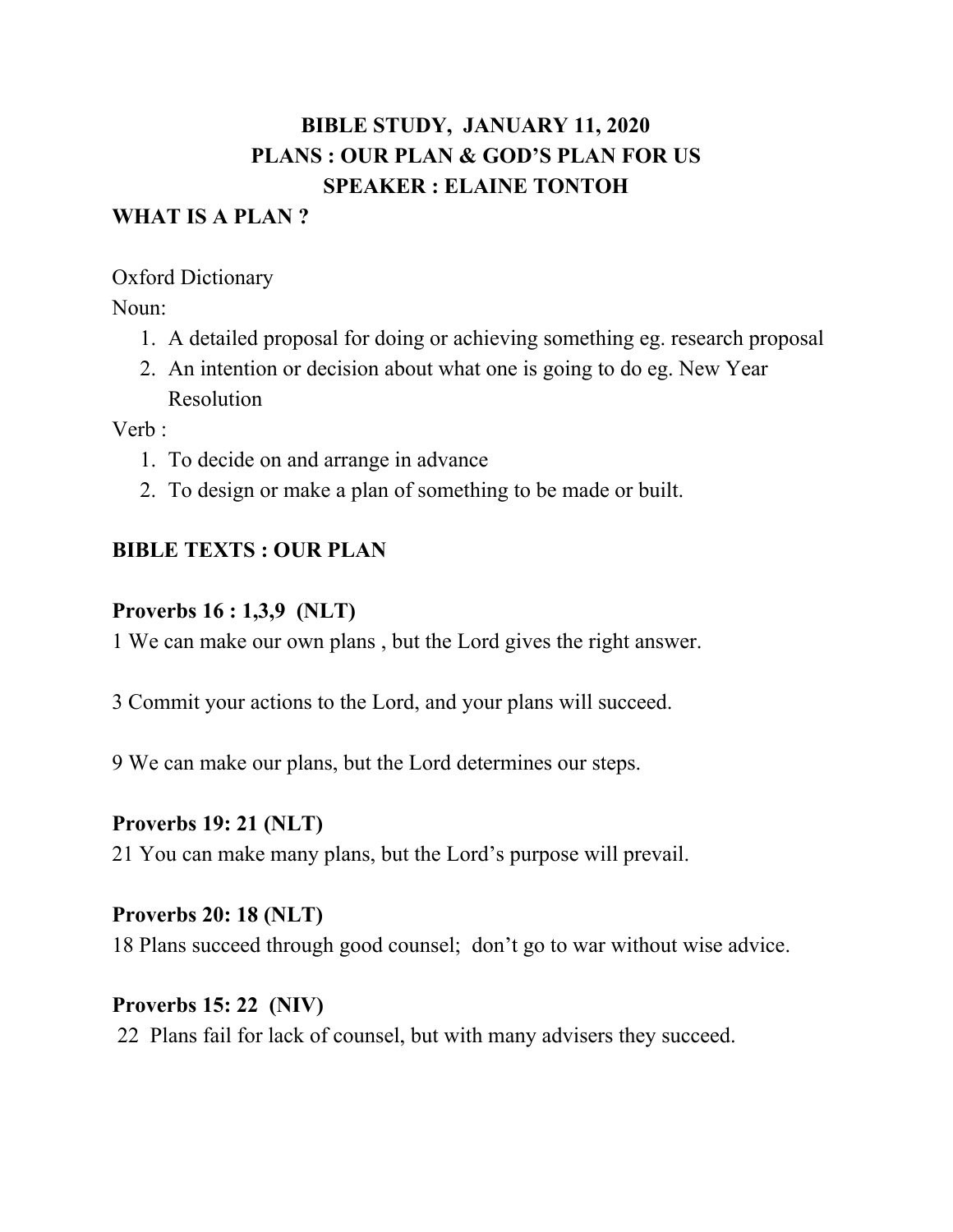#### **James 1 : 5-6**

5 If you need wisdom, ask our generous God, and he will give it to you. He will not rebuke you for asking.

6 But when you ask him, be sure that your faith is in God alone.

# **BIBLE TEXTS : GOD'S PLAN**

#### **Jeremiah 29: 11 (NLT)**

11 For I know the plans I have for you," says the Lord. "They are plans for good and not for disaster (evil), to give you a future and a hope.

## **Philipians 1: 6 (NLT)**

6 And I am certain that God, who began the good work within you, will continue his work until it is finally finished (completed) on the day when Christ Jesus returns.